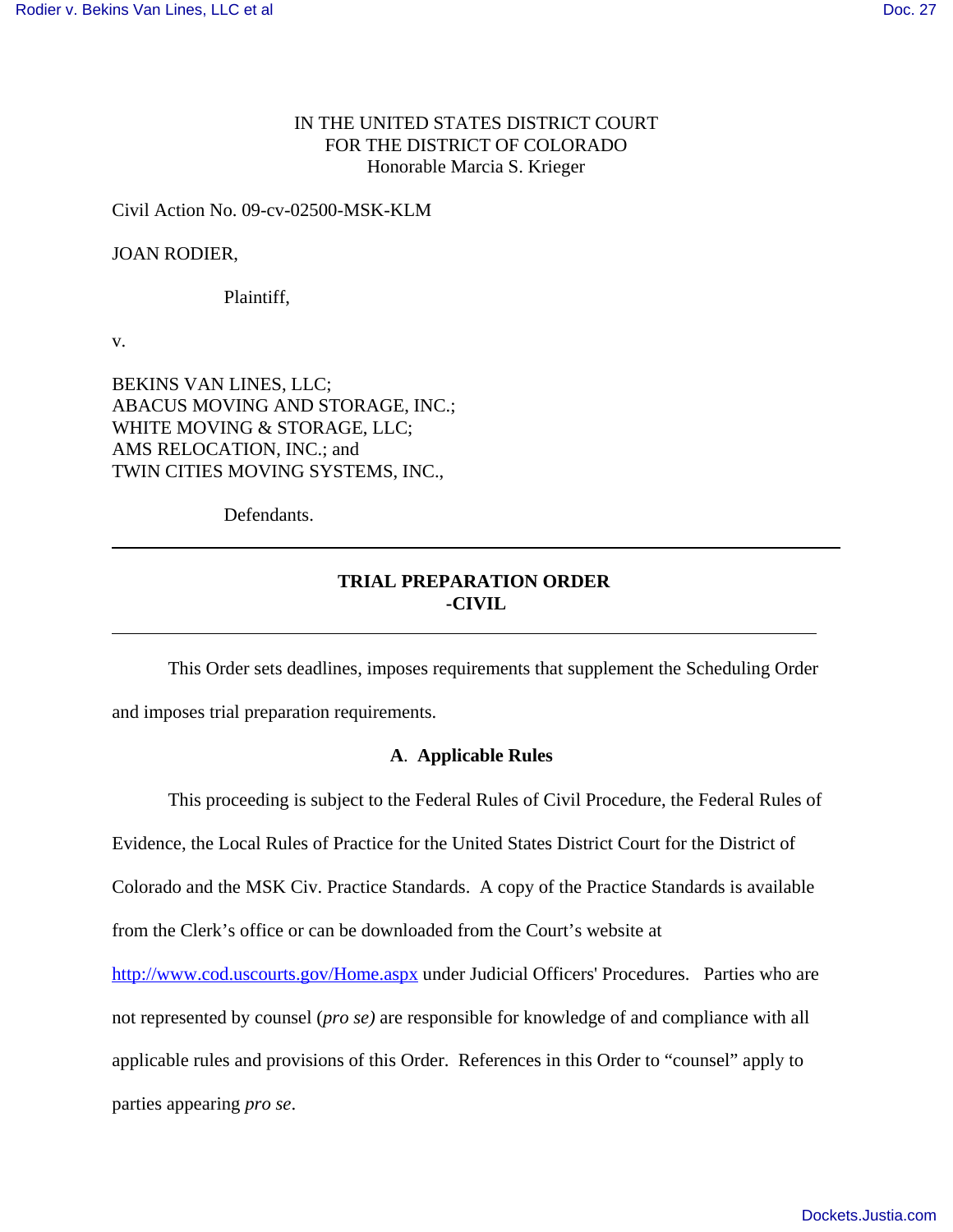If a party to this case is incarcerated**,** it is the responsibility of that party to provide a copy of this Order and all other orders issued in this case to his or her case manager. For purposes of attending a scheduled hearing by telephone, the case manager should contact the Courtroom Deputy Clerk, Patricia Glover at (303)335-2185 at least two business days prior to the hearing to make the necessary arrangements for the inmate to participate.

#### **B. Dispositive and Rule 702 Motions**

The deadline for filing Rule 702 motions shall be the same as that for filing of dispositive motions. If the dispositive motion deadline is changed, the Rule 702 deadline automatically changes to match it.

The format for dispositive motions is set out in MSK Civ. Practice Standard V.H, found at http://www.cod.uscourts.gov/Home.aspx under Judicial Officers' Procedures. The format for Rule 702 motions is found at http://www.cod.uscourts.gov/Home.aspx under Judicial Officers' Procedures. Failure to use the appropriate format may result in a delayed ruling on the motion. If determination of a Rule 702 motion is required for determination of a dispositive motion, please so state in the title of the Rule 702 motion.

#### **C. Final Pre-Trial Conference**

Unless otherwise ordered, the Final Pre-Trial Conference will be conducted by the undersigned in Courtroom A901, Alfred A. Arraj U.S. Courthouse, 901 19<sup>th</sup> Street, Denver, Colorado, to commence at **9:00 a.m.** on **January 27, 2011. Lead counsel who will try the case and the parties (or, in the case of legal entities, the representative of the entity who will attend trial on behalf of the entity) shall attend**.

There are three purposes for the final pretrial conference - 1) to address pending motions; 2) to address the Final Pretrial Order, trial issues and to set a trial; and 3) to advise the parties as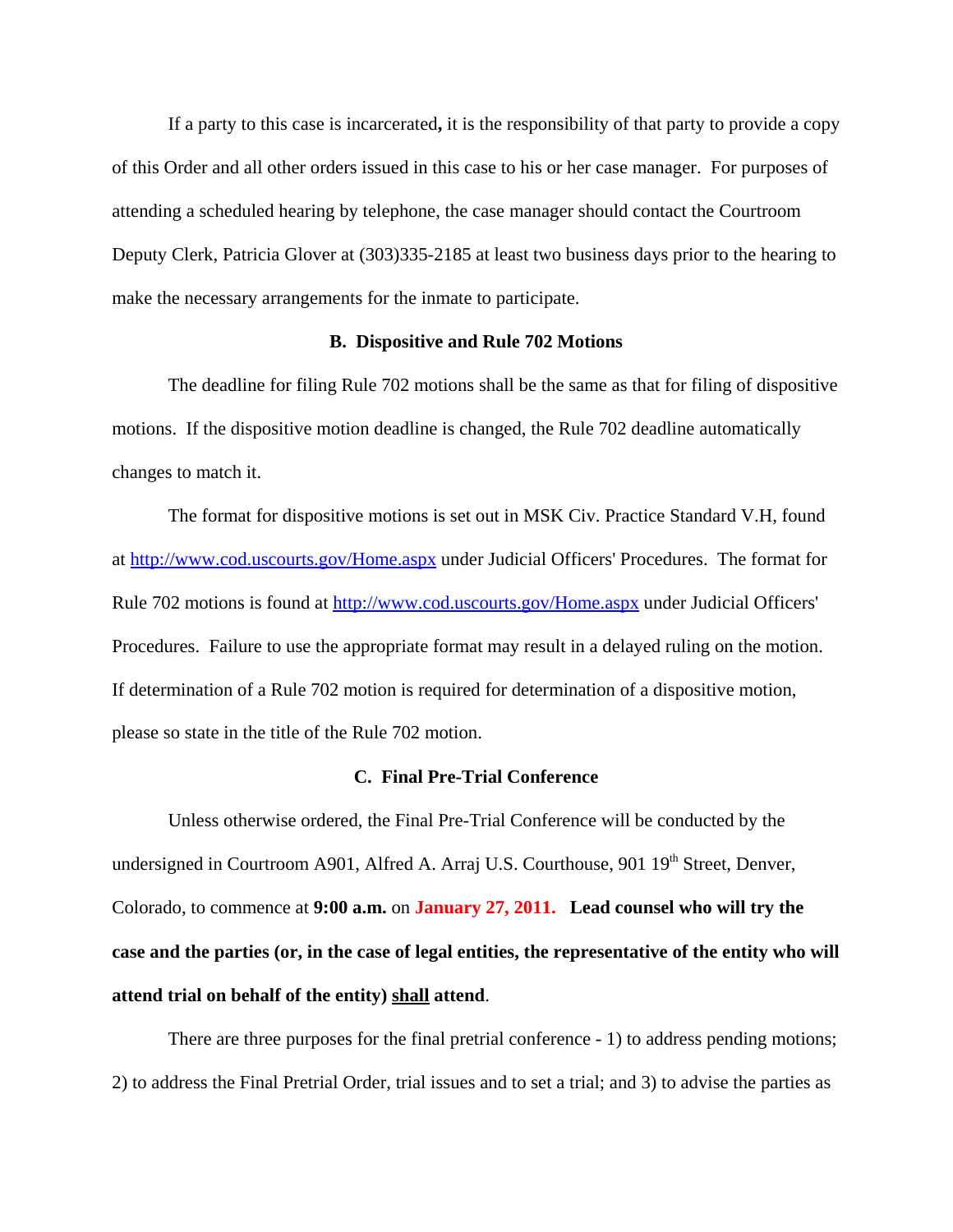to the trial process. To serve these purposes, the parties must be present and counsel should bring calendars and know the availability of their critical witnesses for trial settings. ( Please be aware of availability for at least 6 months following the conference date.)

#### **D. Proposed Pre-Trial Order**

Counsel shall meet and confer sufficiently in advance of the Pre-Trial Conference to jointly prepare a Proposed Pre-Trial Order. It shall be filed at least **14 days before the conference**; its approval will be made either at the time of or after the Final Pretrial Conference. Except as follows, parties should use the format of Appendix G of this Court's Local Civil Rules for the Proposed Pre-Trial Order, available at the Court's website. *See*

### http://www.cod.uscourts.gov/Home.aspx (Forms)*.*

Please make the following modifications:

**Section 3: Claims and Defenses** – (Parties are encouraged to omit a narrative summary of the claims, defenses, facts, and legal theories. If a party includes a narrative summary, such summary should not exceed one page in length.)

Separately enumerate each claim and affirmative defense to be tried. For each claim and affirmative defense, designate:

- 1) the party that has the burden of proof;
- 2) the standard of proof;
- 3) if the claim is governed by state law, the state whose law controls the claim; and

4) each element that must be proved. For each element, state whether the necessary facts are stipulated. If not, the party with the burden of proof should state the fact(s) it intends to prove to satisfy that element. An example is attached to this Order. Any claims or affirmative defenses not specifically identified may be deemed waived.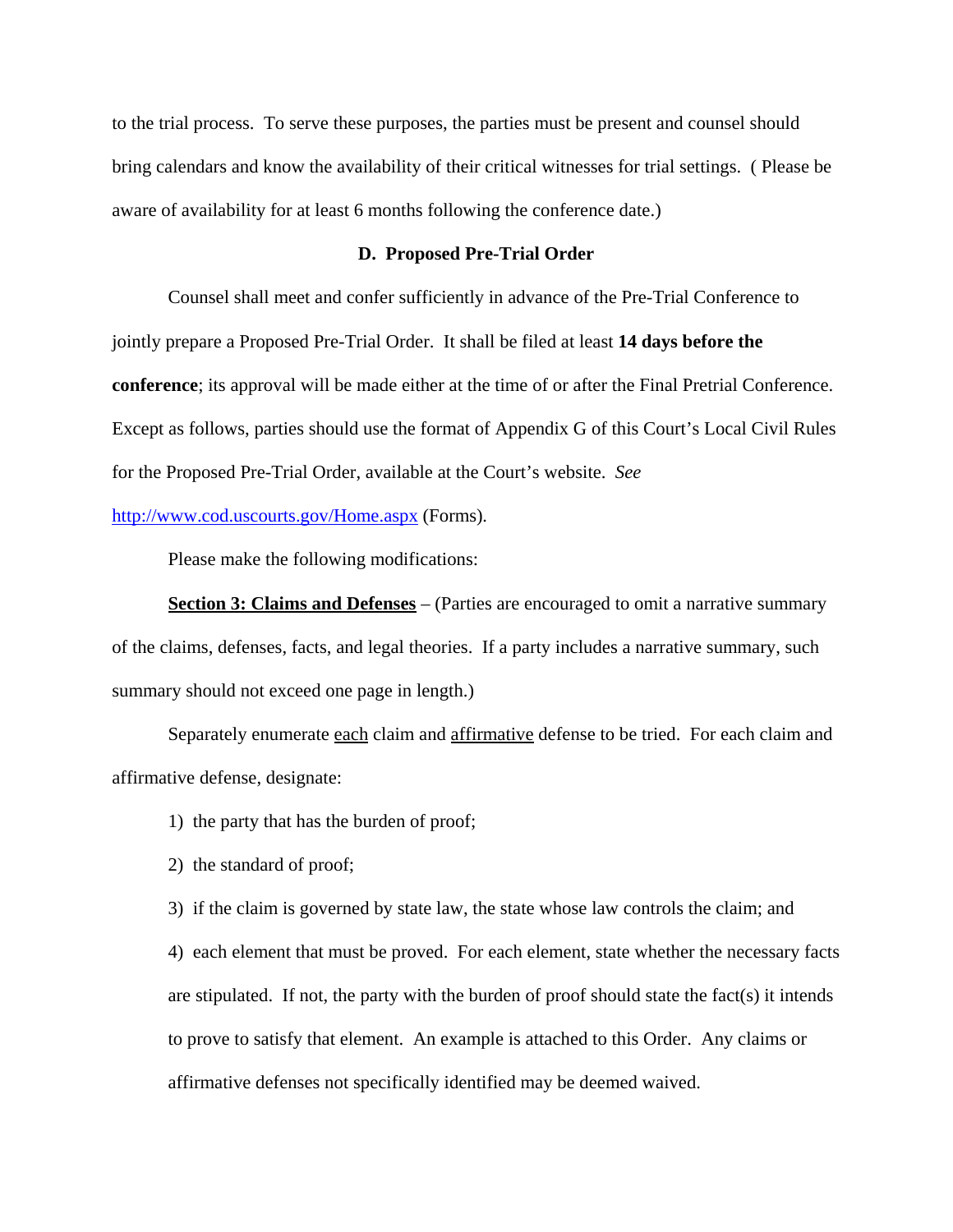**Section 4: Stipulations** - One of the purposes of a trial is to determine the facts upon which the parties cannot agree. However, it is not necessary to present evidence of facts which are not it dispute. Indeed, it saves the parties time and expense and focuses the trial when parties identify relevant facts that are not disputed.  $\frac{1}{1}$  To assist the jury in understanding the opening statement and in considering the evidence, such stipulated facts will be included in a jury instruction given to the jury prior to opening statements.

Please be cognizant of the difference between disputing the existence of a fact and disputing the significance of that fact. For example, a stipulation to the existence of fact (*e.g.* that the sun set at 7:00 p.m. on the day in question) does not prevent the party from arguing as to the significance of that fact (*e.g.* that there was or was not adequate daylight at 7:30 p.m.).

**Section 5: Pending motions** – In addition to the information required in Appendix G, identify all motions either party anticipates making prior to trial, including the specific relief to be requested.

**Section 6: Witnesses** – In lieu of the designations required in Appendix G, the parties should attach a single, joint list of all witnesses. The form is found at: http://www.cod.uscourts.gov/Home.aspx. Please designate the total time needed for the testimony of each witness (or the time necessary to present deposition testimony). It does not matter what type of examination will be used to elicit the testimony, nor who will call the witness. The time calculation is **solely** to ensure that you have sufficient time to present all evidence at trial - **you will not be limited to the time specified for any witness on the witness list.**

**Section 7: Exhibits** – Exhibits should be listed on a single, joint exhibit list using the

<sup>&</sup>lt;sup>1</sup>FED.R.CIV.P. 11(b)(4) provides guidance as to when a matter is in dispute.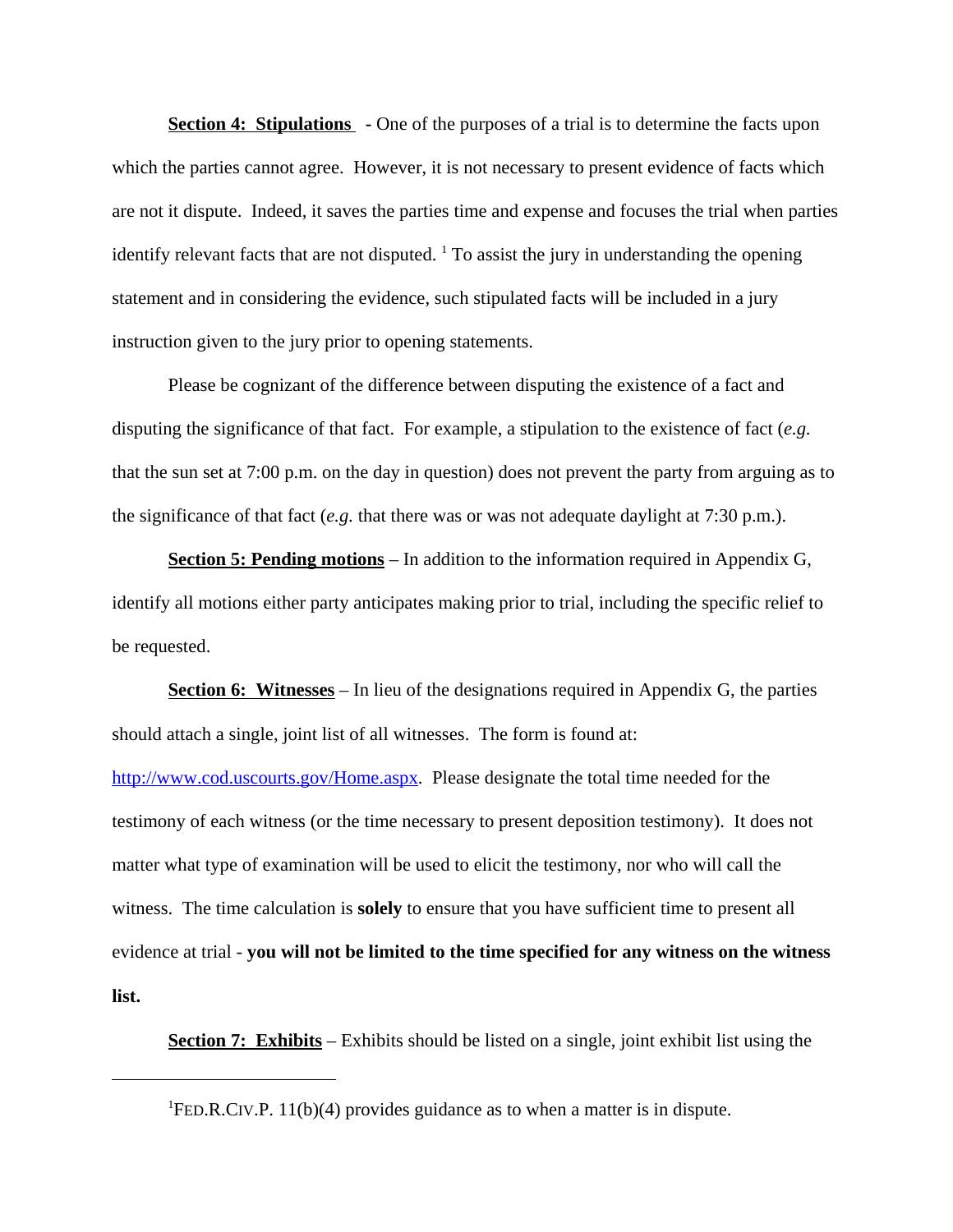form available at http://www.cod.uscourts.gov/Home.aspx. Exhibits should be numbered without designation as Plaintiff's or Defendant's exhibits. Parties may use the same exhibit numbers as used in pretrial discovery. The provisions of subsection (b) of Appendix G regarding the filing of objections to exhibits are waived. All objections are reserved for trial.

 Hard copies of the exhibits to be used at trial should be put in two notebooks (original for the witness; copy for the Court). Please only put exhibits you are certain to admit in the notebooks; exhibits that you might use ( such as those anticipated for impeachment or rebuttal) can be added to the notebooks during the trial if they are admitted. Exhibit notebooks shall be given to the Courtroom Deputy Clerk on the first day of trial.

#### **E. Trial Scheduling**

The parties should be prepared to advise the Court as to the minimum number of days needed for trial. A firm trial date will be set at the time of the Final Pre-Trial conference. The trial date will be set as close to the Final Pretrial Conference date as possible in light of other matters on the docket. If two or more counsel represent one party, please be prepared to proceed with one counsel if the other has a conflict, or to explain why the available counsel cannot proceed alone.

Jury trials usually begin on Monday afternoons at 1:00 p.m. and bench trials usually begin on Tuesday mornings at 9:00 a.m. With approximately six hours available per trial day, one week jury trials usually allow for 22 hours for presentation of evidence, openings and closings and argument on evidentiary objections and trial motions. (This calculation excludes time for jury selection, charging conference and initial and concluding instructions for the jury.) One week bench trials usually allow for 24 hours for presentation of all evidence, opening and closing statements, objections, and arguments. Absent objections made at the Final Pre-Trial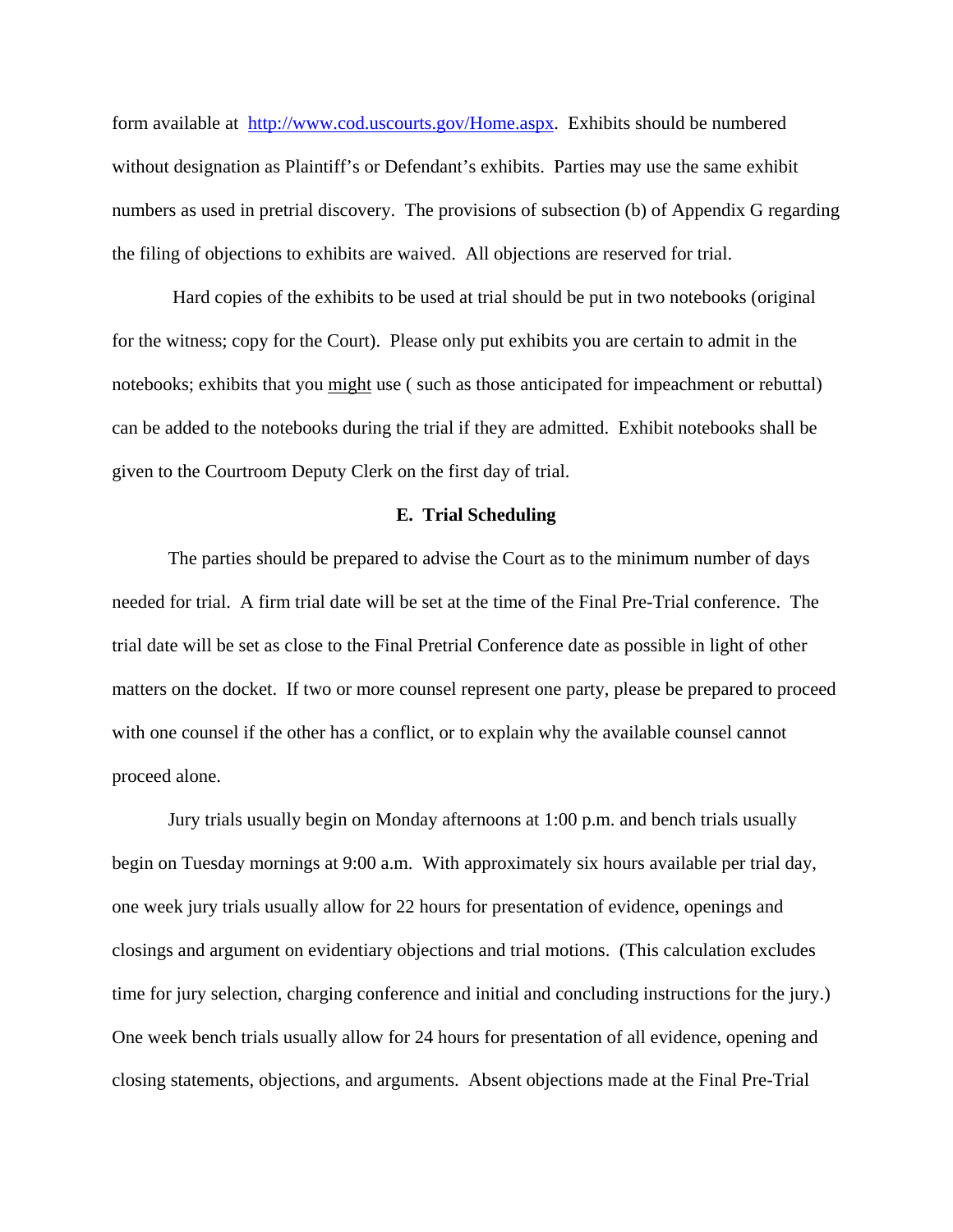Conference, a chess clock will be used to divide trial time equally between Plaintiff(s) and Defendant(s). Parties can use their time as they choose, and are free to restructure time between themselves.

Any problems in the trial setting or special needs for witness scheduling should be addressed at the Final Pre-Trial Conference. Designated witnesses should be available during the entire trial period. Their unavailability may not constitute a basis for delay in or continuance of the trial. Counsel should always have a sufficient number of witnesses available to testify such that recesses or early adjournments of the trial day will not be necessary. If witnesses are not available, lost time may be counted against the party whose case is being presented.

At the time fixed for trial, all parties shall be present and ready to proceed. If any party is absent or unprepared to proceed, judgment may be entered forthwith in favor of the opposing party or the time of unavailability credited against the party's share of the trial time. If both parties are absent or unprepared, the case may be dismissed, and costs, fees or sanctions may be imposed against either or both parties and/or their counsel.

#### **F. Modification of Order**

This Order **may not be modified by agreement of the parties**. However, upon timely, written application, any party may seek modification as may be necessary to meet a *bona fide* emergency, to avoid irreparable injury or harm, or as may otherwise be necessary to do substantial justice. Extensions of time and continuances will not normally be granted for "press of other business" or for circumstances that could reasonably have been anticipated.

**Failure to comply with the provisions of this Order or the applicable procedural rules may result in imposition of sanctions including, but not limited to, vacation of the trial, barring the presentation of evidence, dismissal of claims or defenses, entry of default**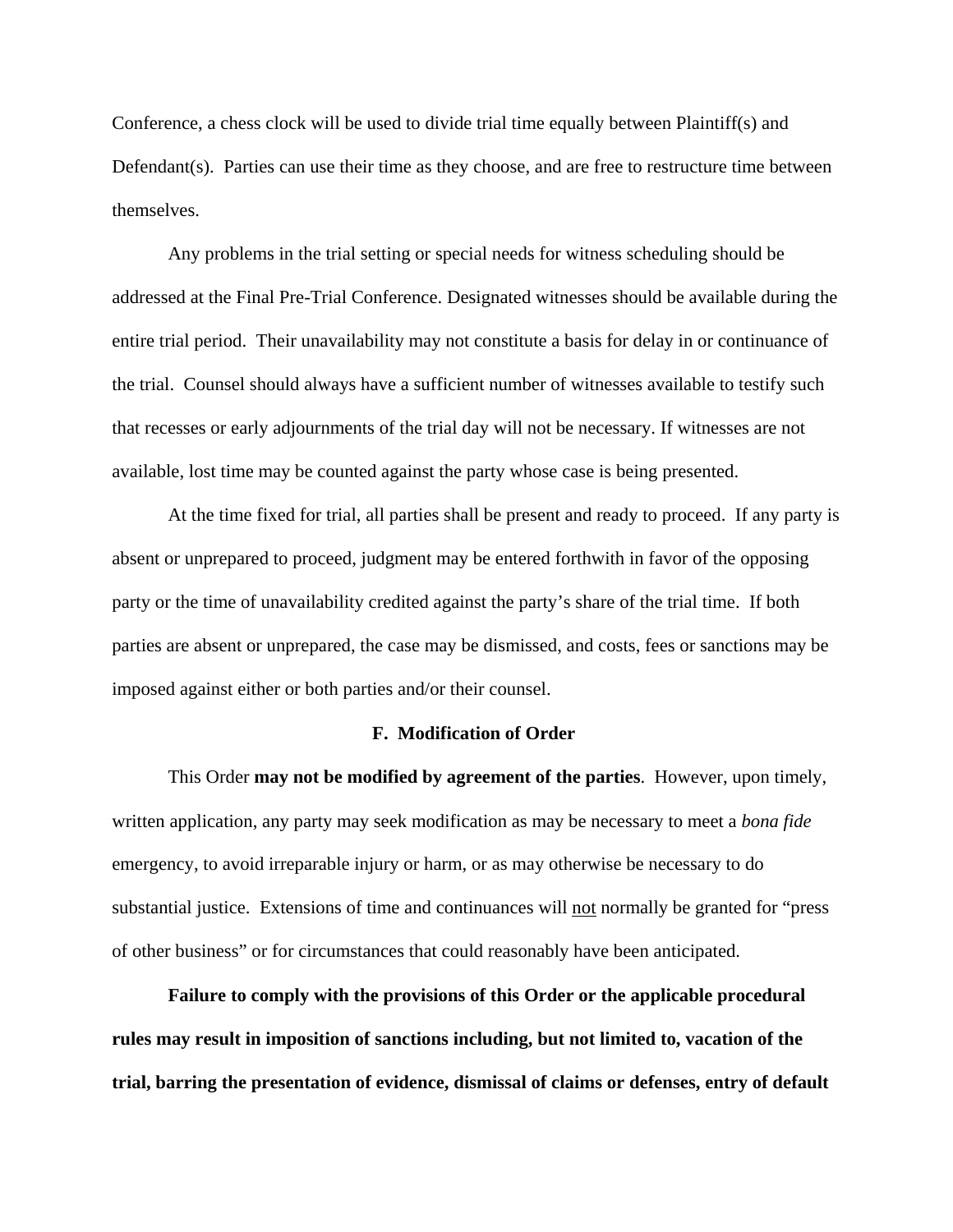# **or awards of fees and costs in accordance with FED.R.CIV.P. 16 and 37.**

DATED this 10<sup>th</sup> day of March, 2010.

**BY THE COURT:**

Marcie S. Kneezer

Marcia S. Krieger United States District Judge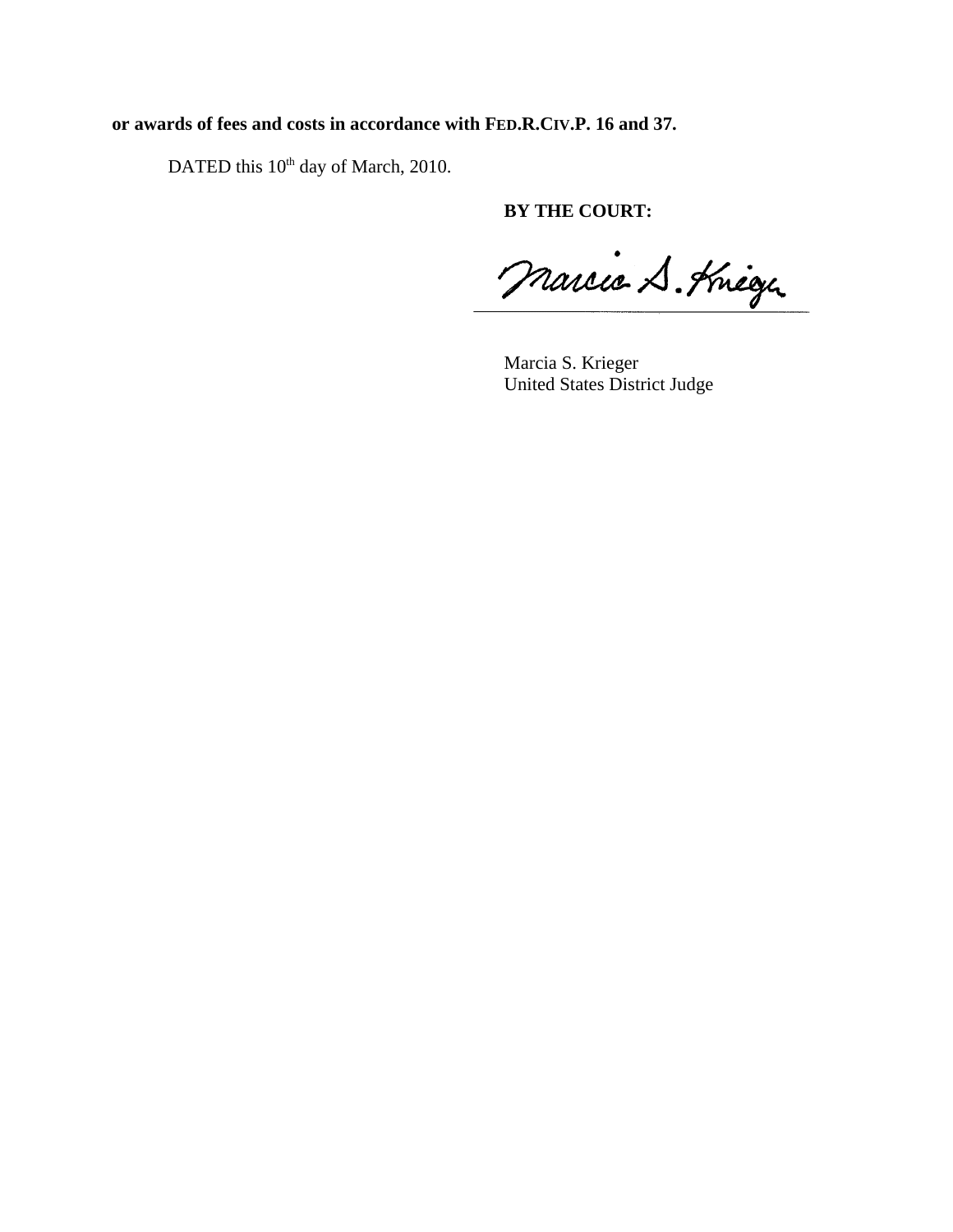# Attachment to Trial Preparation Order

### **Example**:

*Claim 1: Breach of contract under Colorado law* Plaintiff has burden of proof by a preponderance of the evidence

#### **Elements: (1)-(3) offer, acceptance, consideration**

(a) the parties stipulate that these elements are satisfied

#### **(4) performance by the plaintiff**

(a) On March 3, 2004, Peter Plaintiff delivered one crate of widgets to Widget Packers, Inc. (Testimony of Peter Plaintiff; Don Defendant; Exhibits 1, 4)

(b) The widgets conformed to the specifications in the contract.

(Testimony of Peter Plaintiff; Exhibit 2)

(c) The widgets were delivered on the date set by the contract. (Exhibit 2)

#### **(5) non-performance by the defendant**

(a) Widget Packers, Inc. failed to remit payment on the terms set by the contract. (Testimony of Barry Bookkeeper; Exhibit 2) (b) Peter Plaintiff has made several written demands for payment.

(Peter Plaintiff; Exhibits 3, 5, 7)

# **(6) damages**

(a) Peter Plaintiff has been damaged in the contract amount of \$10,000. (Testimony of Peter Plaintiff; Exhibit 2).

## *Claim 2: Unjust Enrichment under Colorado law*

Plaintiff has burden of proof on all elements by a preponderance of the evidence

#### **Elements: (1) Defendant has received a benefit**

(a) On March 3, 2004, Peter Plaintiff delivered one crate of widgets to Widget Packers, Inc. pursuant to a contractual agreement. (Testimony of Peter Plaintiff; Don Defendant; Exhibits 1, 2, 4).

#### **(2) the benefit is at the Plaintiff's expense**

(a) Widget Packers, Inc. failed to remit payment on the terms set by the contract. (Testimony of Barry Bookkeeper, Exhibit 2)

## **(3) justice requires that Defendant reimburse the Plaintiff for the benefit received**

(a) The widgets have a market value of \$15,000. (Testimony of Peter Plaintiff)

(b) Don Defendant is in breach of the contract. (Testimony of Peter Plaintiff)